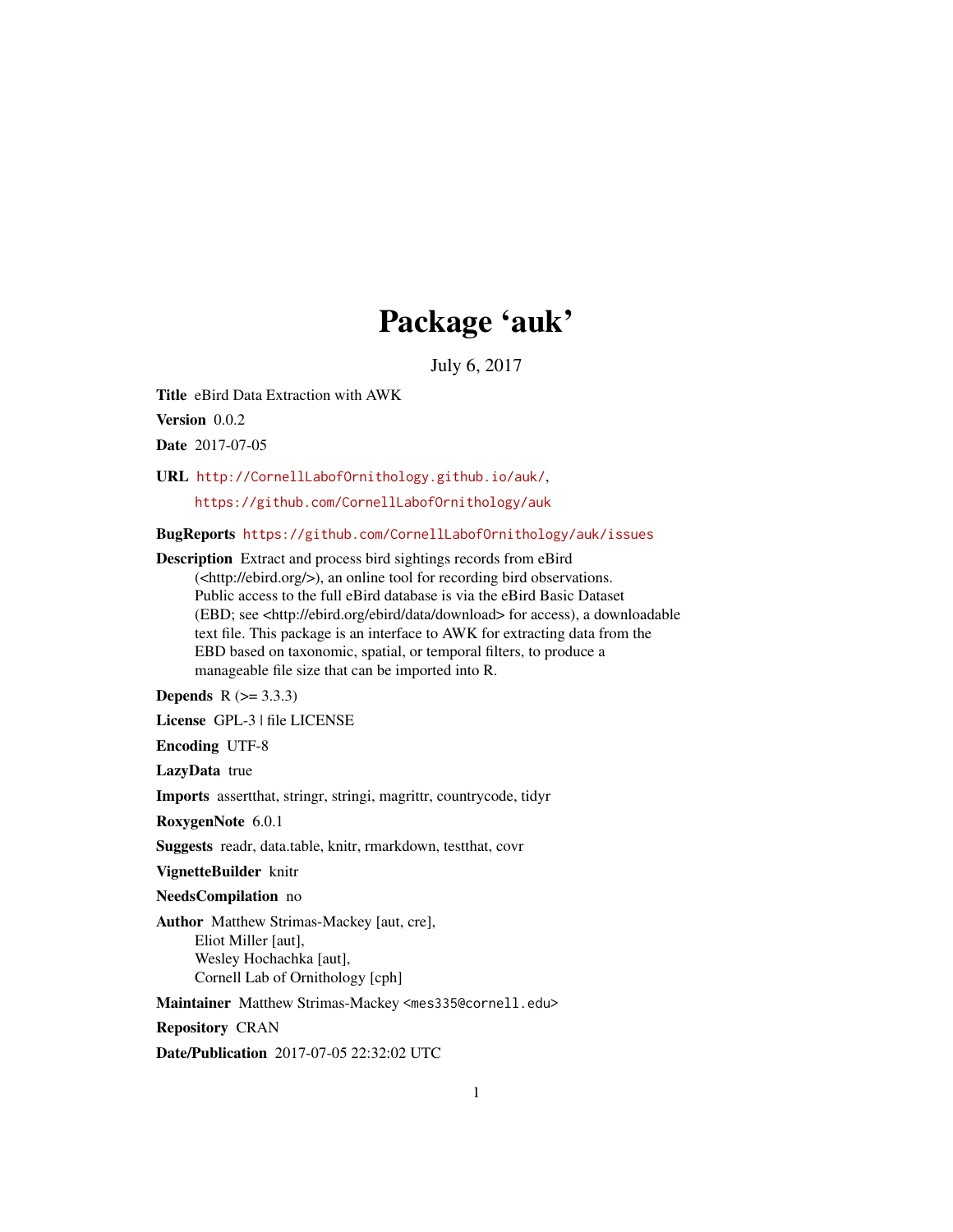### <span id="page-1-0"></span>R topics documented:

|       | $\overline{4}$ |
|-------|----------------|
|       | $\overline{4}$ |
|       | 5              |
|       | -6             |
|       | -6             |
|       |                |
|       |                |
|       |                |
|       |                |
|       |                |
|       |                |
|       |                |
|       |                |
|       |                |
|       |                |
|       |                |
|       |                |
| Index | 20             |

auk auk*: eBird Data Processing with AWK*

#### Description

Use the command line utility AWK to process eBird data.

Clean an EBD file

#### Description

Some rows in the eBird Basic Dataset (EBD) may have an incorrect number of columns, often resulting from tabs embedded in the comments field. This function drops these problematic records. Note that this function typically takes at least 3 hours to run on the full EBD.

#### Usage

```
auk_clean(f_in, f_out, sep = "\t", remove_blank = TRUE,
 overwrite = FALSE)
```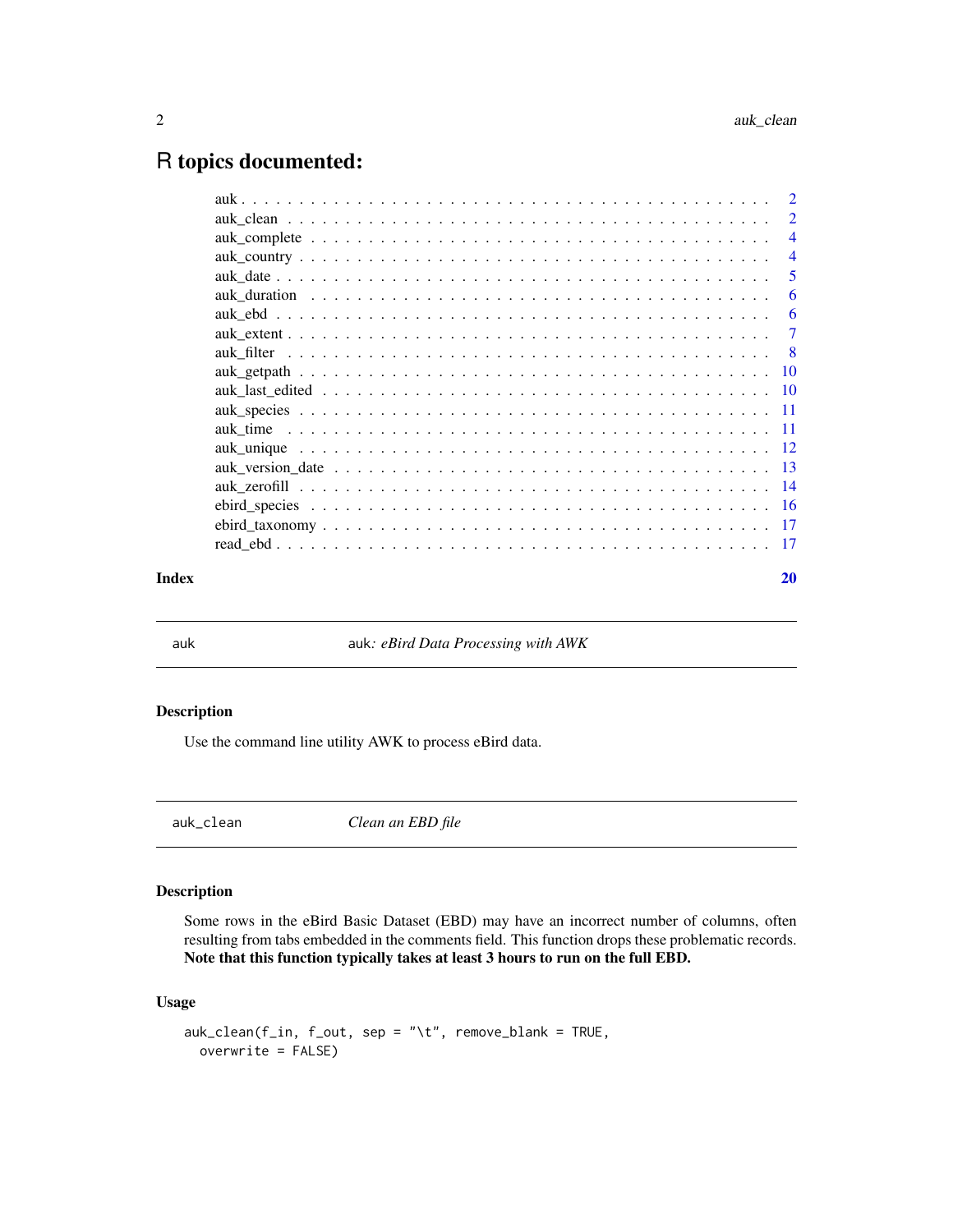#### auk\_clean 3

#### Arguments

| $f$ _in      | character; input file.                                                                                                                                                                         |
|--------------|------------------------------------------------------------------------------------------------------------------------------------------------------------------------------------------------|
| $f_{out}$    | character; output file.                                                                                                                                                                        |
| sep          | character; the input field separator, the EBD is tab separated by default. Must<br>only be a single character and space delimited is not allowed since spaces appear<br>in many of the fields. |
| remove_blank | logical; whether the trailing blank should be removed from the end of each row.<br>The EBD comes with an extra tab at the end of each line, which causes a extra<br>blank column.              |
| overwrite    | logical; overwrite output file if it already exists                                                                                                                                            |

#### Details

This function can clean an EBD file or an EBD sampling file.

Calling this function requires that the command line utility AWK is installed. Linux and Mac machines should have AWK by default, Windows users will likely need to install [Cygwin.](https://www.cygwin.com)

#### Value

If AWK ran without errors, the output filename is returned, however, if an error was encountered the exit code is returned.

```
## Not run:
# example data with errors
f <- system.file("extdata/ebd-sample_messy.txt", package = "auk")
tmp <- tempfile()
# clean file to remove problem rows
auk_clean(f, tmp)
# number of lines in input
length(readLines(f))
# number of lines in output
length(readLines(tmp))
# note that the extra blank column has also been removed
ncol(read.delim(f, nrows = 5, quote = "")ncol(read.delim(tmp, nrows = 5, quote = ""))
unlink(tmp)
## End(Not run)
```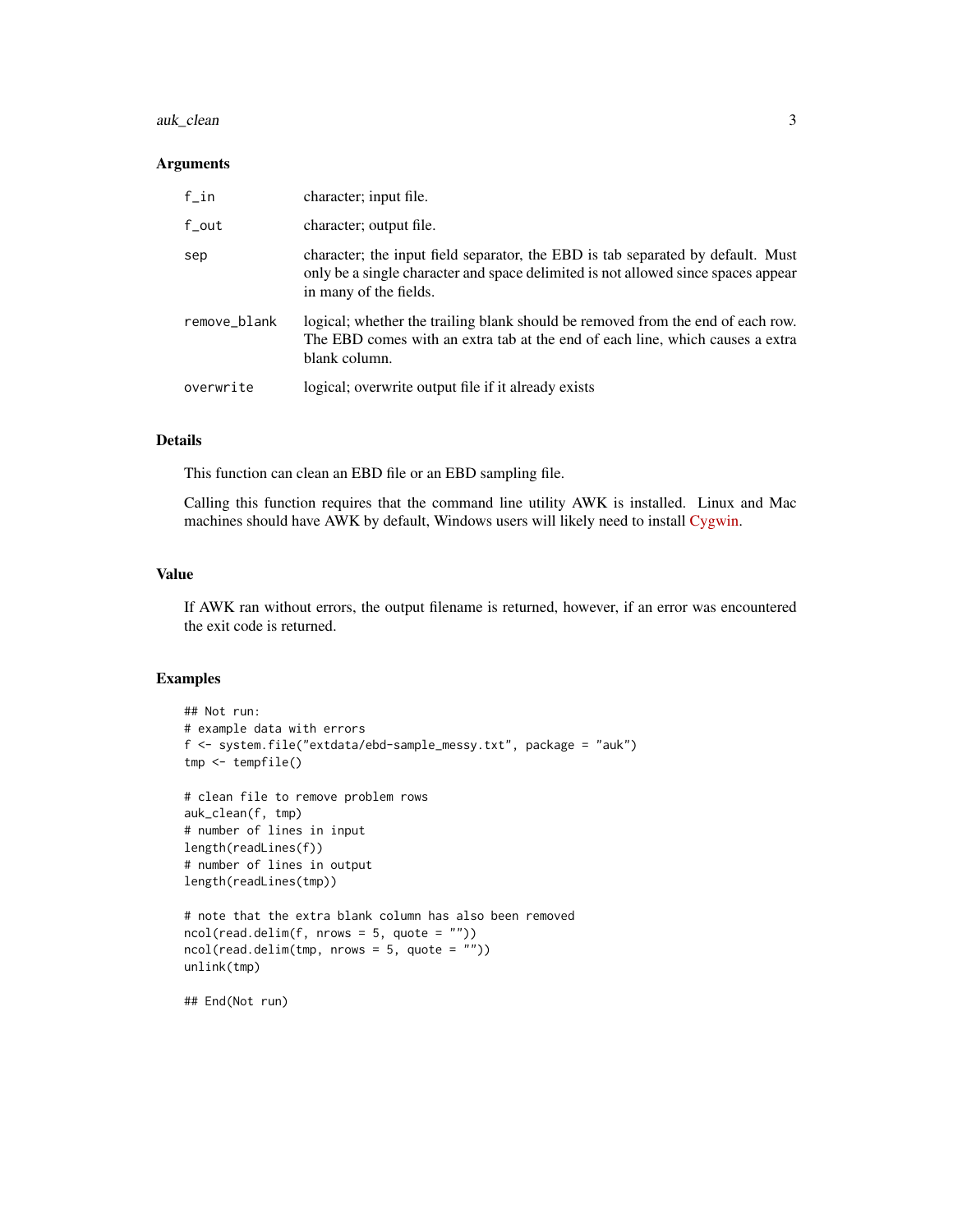Define a filter for the eBird Basic Dataset (EBD) to only keep complete checklists, i.e. those for which all birds seen or heard were recorded. These checklists are the most valuable for scientific uses since they provide presence and absence data.This function only defines the filter and, once all filters have been defined, [auk\\_filter\(\)](#page-7-1) should be used to call AWK and perform the filtering.

#### Usage

auk\_complete(x)

#### Arguments

x auk\_ebd object; reference to EBD file created by [auk\\_ebd\(\)](#page-5-1).

#### Value

An auk\_ebd object.

#### Examples

```
system.file("extdata/ebd-sample.txt", package = "auk") %>%
 auk_ebd() %>%
 auk_complete()
```
<span id="page-3-1"></span>auk\_country *Filter the EBD by country*

#### Description

Define a filter for the eBird Basic Dataset (EBD) based on a set of countries. This function only defines the filter and, once all filters have been defined, [auk\\_filter\(\)](#page-7-1) should be used to call AWK and perform the filtering.

#### Usage

auk\_country(x, country, replace)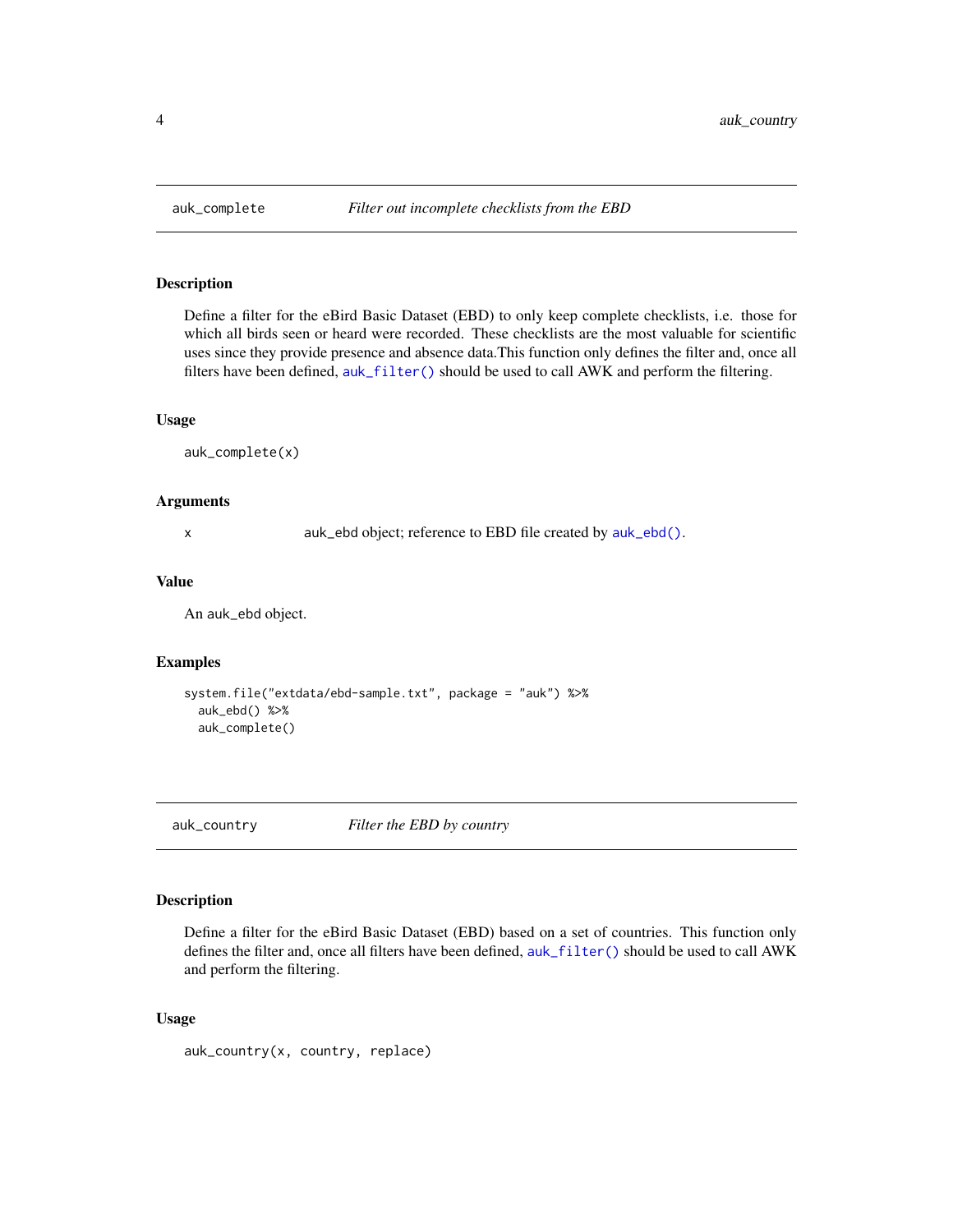#### <span id="page-4-0"></span>auk\_date 5

#### Arguments

| $\mathsf{x}$ | auk_ebd object; reference to EBD file created by auk_ebd().                                                                                                                                                                            |
|--------------|----------------------------------------------------------------------------------------------------------------------------------------------------------------------------------------------------------------------------------------|
| country      | character; countries to filter by. Countries can either be expressed as English<br>names or ISO 2-letter country codes. English names are matched via regular<br>expressions using countrycode, so there is some flexibility in names. |
| replace      | logical; multiple calls to auk_country() are additive, unless replace = $FALSE$ ,<br>in which case the previous list of countries to filter by will be removed and<br>replaced by that in the current call.                            |

#### Value

An auk\_ebd object.

#### Examples

```
# country names and ISO2 codes can be mixed
# not case sensitive
country <- c("CA", "United States", "mexico")
system.file("extdata/ebd-sample.txt", package = "auk") %>%
  auk_ebd() %>%
  auk_country(country)
```
auk\_date *Filter the EBD by date*

#### Description

Define a filter for the eBird Basic Dataset (EBD) based on a range of dates. This function only defines the filter and, once all filters have been defined, [auk\\_filter\(\)](#page-7-1) should be used to call AWK and perform the filtering.

#### Usage

auk\_date(x, date)

#### Arguments

|      | auk_ebd object; reference to EBD file created by auk_ebd().                                                                                  |
|------|----------------------------------------------------------------------------------------------------------------------------------------------|
| date | character or date; date range to filter by, provided either as a character vector in<br>the format "2015-12-31" or a vector of Date objects. |

#### Value

An auk\_ebd object.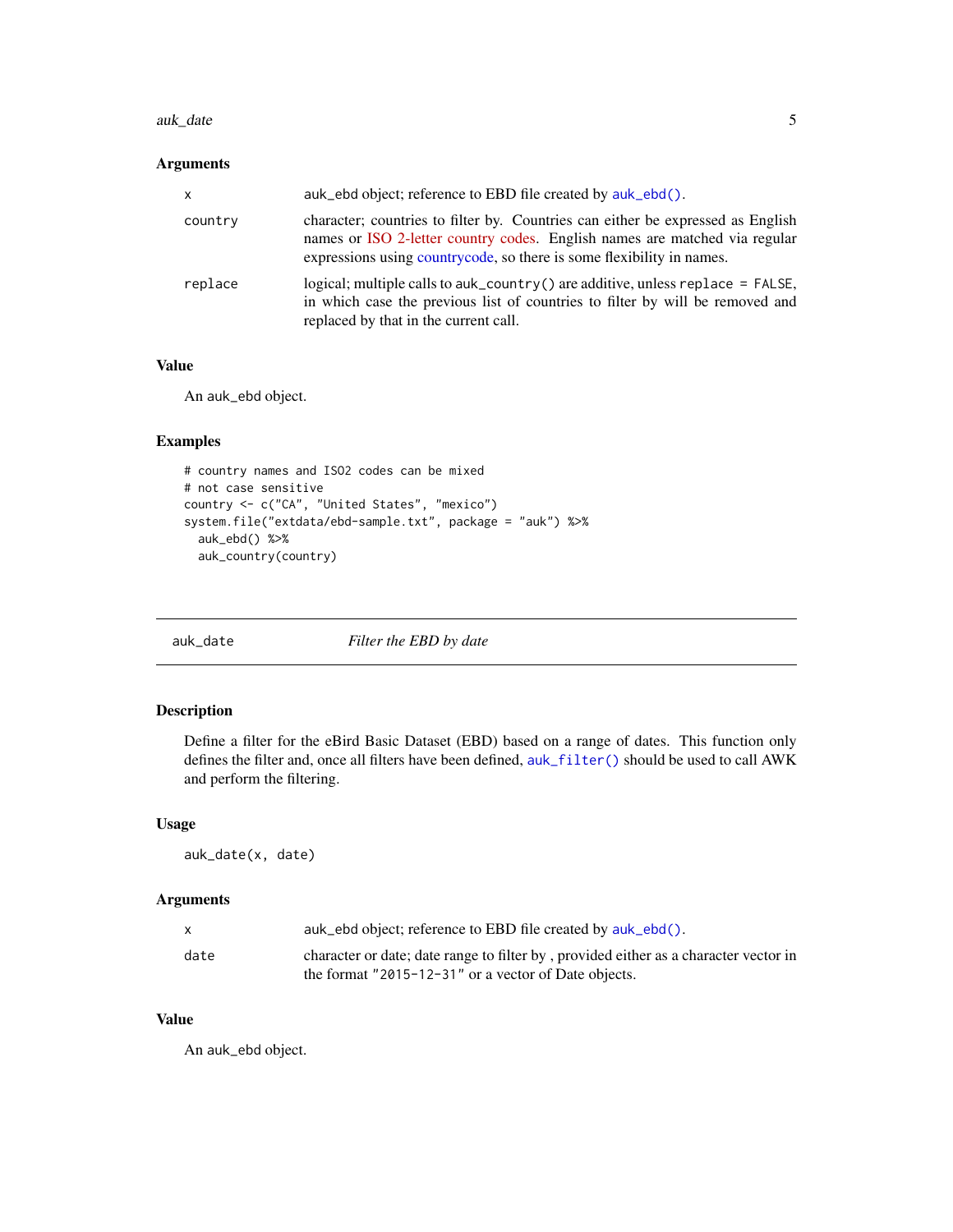#### Examples

```
system.file("extdata/ebd-sample.txt", package = "auk") %>%
 auk_ebd() %>%
 auk_date(date = c("2010-01-01", "2010-12-31"))
```
auk\_duration *Filter the EBD by duration*

#### Description

Define a filter for the eBird Basic Dataset (EBD) based on the duration of the checklist. This function only defines the filter and, once all filters have been defined, [auk\\_filter\(\)](#page-7-1) should be used to call AWK and perform the filtering.

#### Usage

auk\_duration(x, duration)

#### Arguments

|          | auk_ebd object; reference to EBD file created by auk_ebd().                      |
|----------|----------------------------------------------------------------------------------|
| duration | integer; 2 element vector specifying the range of durations in minutes to filter |
|          | bv.                                                                              |

#### Value

An auk\_ebd object.

#### Examples

```
# only keep checklists that are less than an hour long
system.file("extdata/ebd-sample.txt", package = "auk") %>%
 auk_ebd() %>%
 auk_duration(duration = c(\theta, 6\theta))
```
<span id="page-5-1"></span>auk\_ebd *Reference to EBD file*

#### Description

Create a reference to an eBird Basic Dataset (EBD) file in preparation for filtering using AWK.

#### Usage

```
auk_ebd(file, file_sampling, sep = "\t")
```
<span id="page-5-0"></span>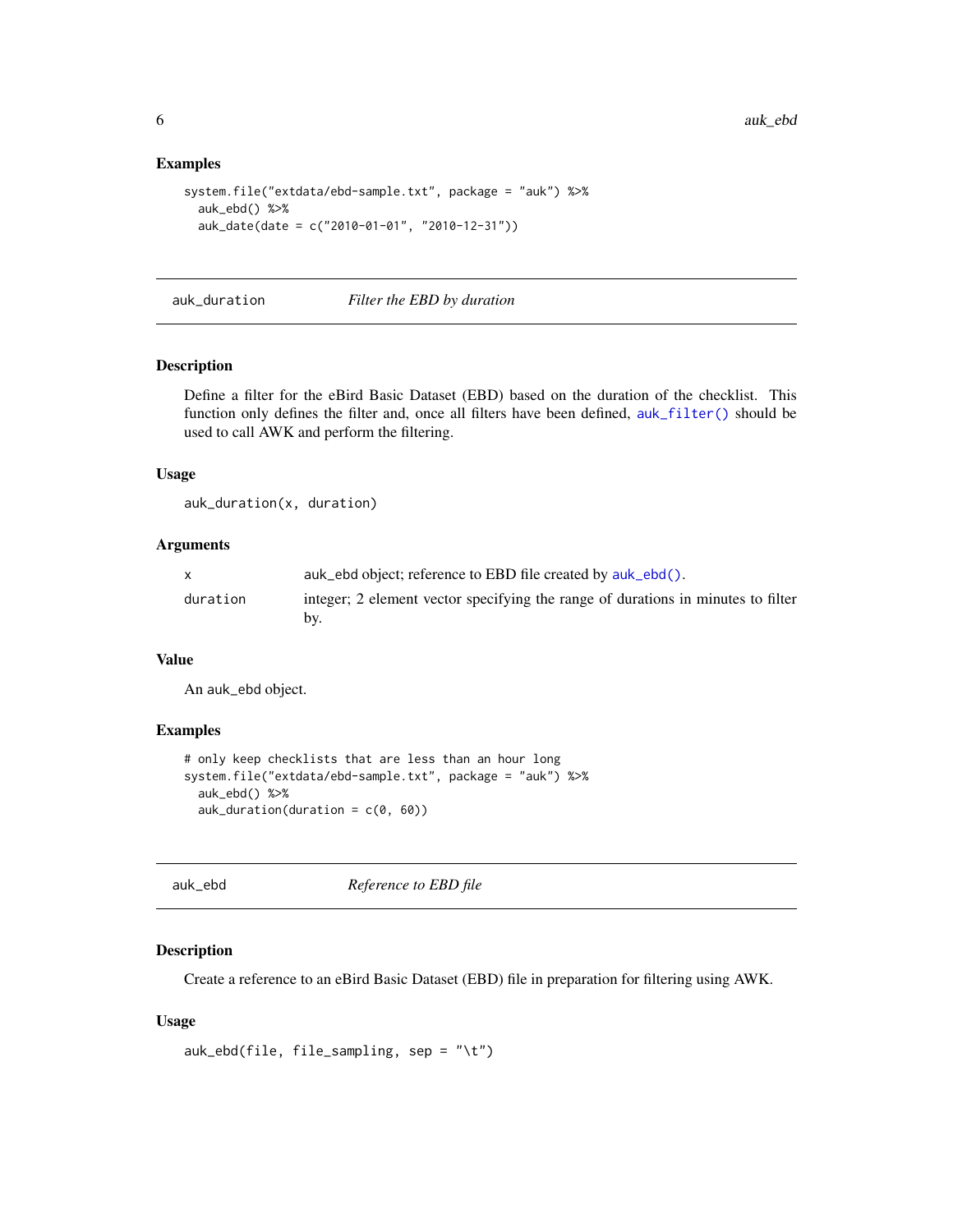#### <span id="page-6-0"></span>auk\_extent 7

#### Arguments

| file          | character; input file.                                                                                                                                                                                                                                                                                                                                                                                                                     |
|---------------|--------------------------------------------------------------------------------------------------------------------------------------------------------------------------------------------------------------------------------------------------------------------------------------------------------------------------------------------------------------------------------------------------------------------------------------------|
| file_sampling | character; optional input sampling event data file, required if you intend to zero-<br>fill the data to produce a presence-absence data set. The sampling file consists<br>of just effort information for every eBird checklist. Any species not appearing<br>in the EBD for a given checklist is implicitly considered to have a count of 0.<br>This file should be downloaded at the same time as the EBD to ensure they are<br>in sync. |
| sep           | character; the input field separator, the EBD is tab separated so this should gen-<br>erally not be modified. Must only be a single character and space delimited is<br>not allowed since spaces appear in many of the fields.                                                                                                                                                                                                             |

#### Details

The EBD can be downloaded as a tab-separated text file from the [eBird website](http://ebird.org/ebird/data/download) after submitting a request for access. As of February 2017, this file is nearly 150 GB making it challenging to work with. If you're only interested in a single species or a small region it is possible to submit a custom download request. This approach is suggested to speed up processing time.

There are two potential pathways for preparing eBird data. Users wishing to produce presence only data, should download the [eBird Basic Dataset](http://ebird.org/ebird/data/download/) and reference this file when calling auk\_ebd(). Users wishing to produce zero-filled, presence absence data should additionally download the sampling event data file associated with the EBD. This file contains only checklist information and can be used to infer absences. The sampling event data file should be provided to auk\_ebd() via the file\_sampling argument. For further details consult the vignettes.

#### Value

An auk\_ebd object storing the file reference and the desired filters once created with other package functions.

#### Examples

```
# set up reference to sample EBD file
f <- system.file("extdata/ebd-sample.txt", package = "auk")
auk_ebd(f)
# to produce zero-filled data, provide a sampling event data file
f_ebd <- system.file("extdata/zerofill-ex_ebd.txt", package = "auk")
f_smpl <- system.file("extdata/zerofill-ex_sampling.txt", package = "auk")
auk_ebd(f_ebd, file_sampling = f_smpl)
```
auk\_extent *Filter the EBD by spatial extent*

#### Description

Define a filter for the eBird Basic Dataset (EBD) based on spatial extent. This function only defines the filter and, once all filters have been defined, [auk\\_filter\(\)](#page-7-1) should be used to call AWK and perform the filtering.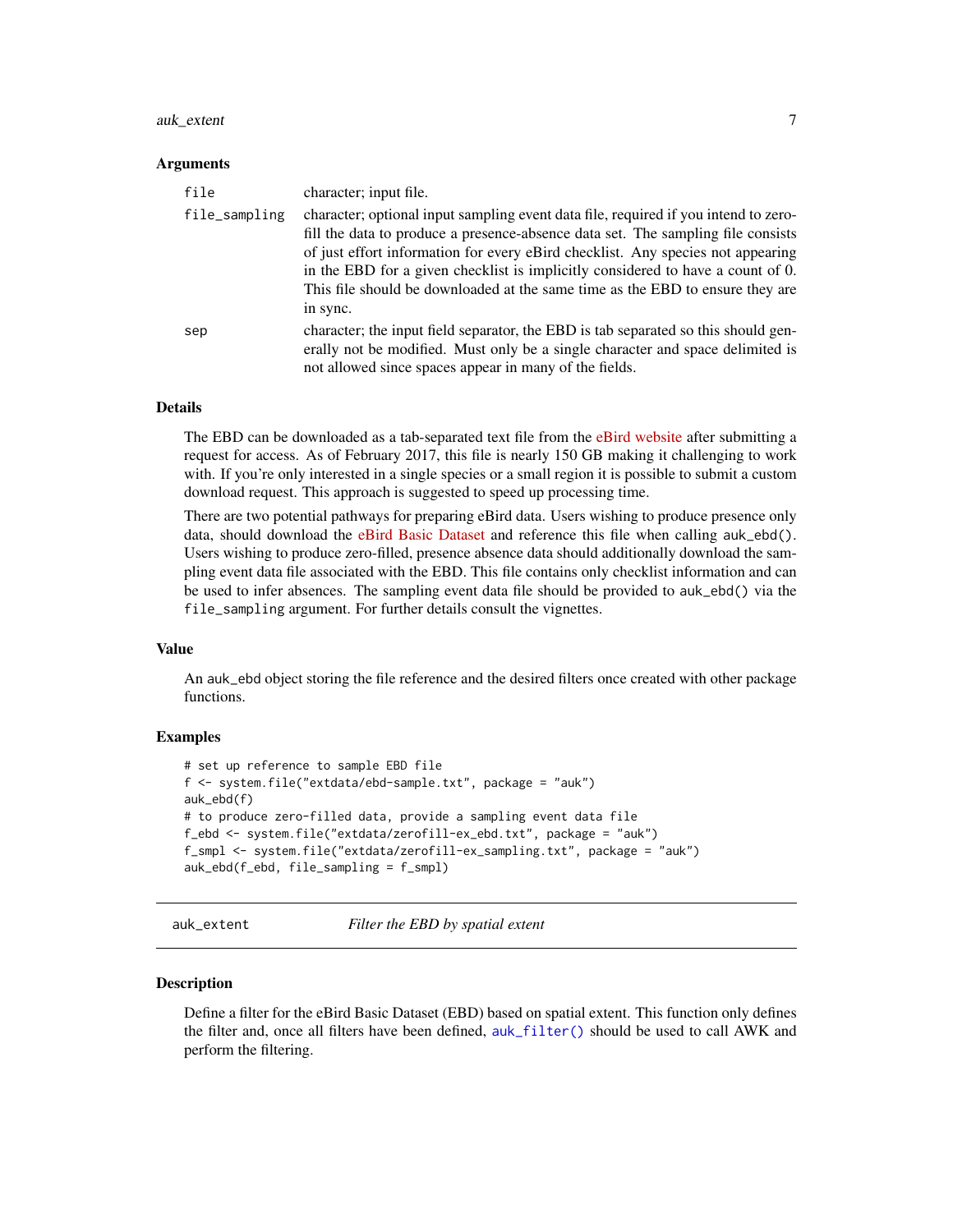#### <span id="page-7-0"></span>Usage

auk\_extent(x, extent)

#### Arguments

|        | auk_ebd object; reference to EBD file created by auk_ebd().                                            |
|--------|--------------------------------------------------------------------------------------------------------|
| extent | numeric; spatial extent expressed as the range of latitudes and longitudes: c(lng_min, lat_min, lng_ma |

#### Value

An auk\_ebd object.

#### Examples

```
# fliter to locations roughly in the Pacific Northwest
system.file("extdata/ebd-sample.txt", package = "auk") %>%
  auk_ebd() %>%
  auk_extent(extent = c(-125, 37, -120, 52))
```
auk\_filter *Filter the EBD using AWK*

#### Description

Convert the filters defined in an auk\_ebd object into an AWK script and run this script to produce a filtered eBird Reference Dataset (ERD). The initial creation of the auk\_ebd object should be done with [auk\\_ebd\(\)](#page-5-1) and filters can be defined using the various other functions in this package, e.g. [auk\\_species\(\)](#page-10-1) or [auk\\_country\(\)](#page-3-1). Note that this function typically takes at least a couple hours to run on the full EBD.

#### Usage

```
auk_filter(x, file, file_sampling, awk_file, sep, filter_sampling, execute,
 overwrite)
```
#### Arguments

| $\mathsf{x}$    | auk_ebd object; reference to EBD file created by auk_ebd() with filters defined.                                                                                                               |
|-----------------|------------------------------------------------------------------------------------------------------------------------------------------------------------------------------------------------|
| file            | character; output file.                                                                                                                                                                        |
| file_sampling   | character; optional output file for EBD sampling data.                                                                                                                                         |
| awk_file        | character; output file to optionally save the awk script to.                                                                                                                                   |
| sep             | character; the input field separator, the EBD is tab separated by default. Must<br>only be a single character and space delimited is not allowed since spaces appear<br>in many of the fields. |
| filter_sampling |                                                                                                                                                                                                |

logical; whether the EBD sampling event data should also be filtered.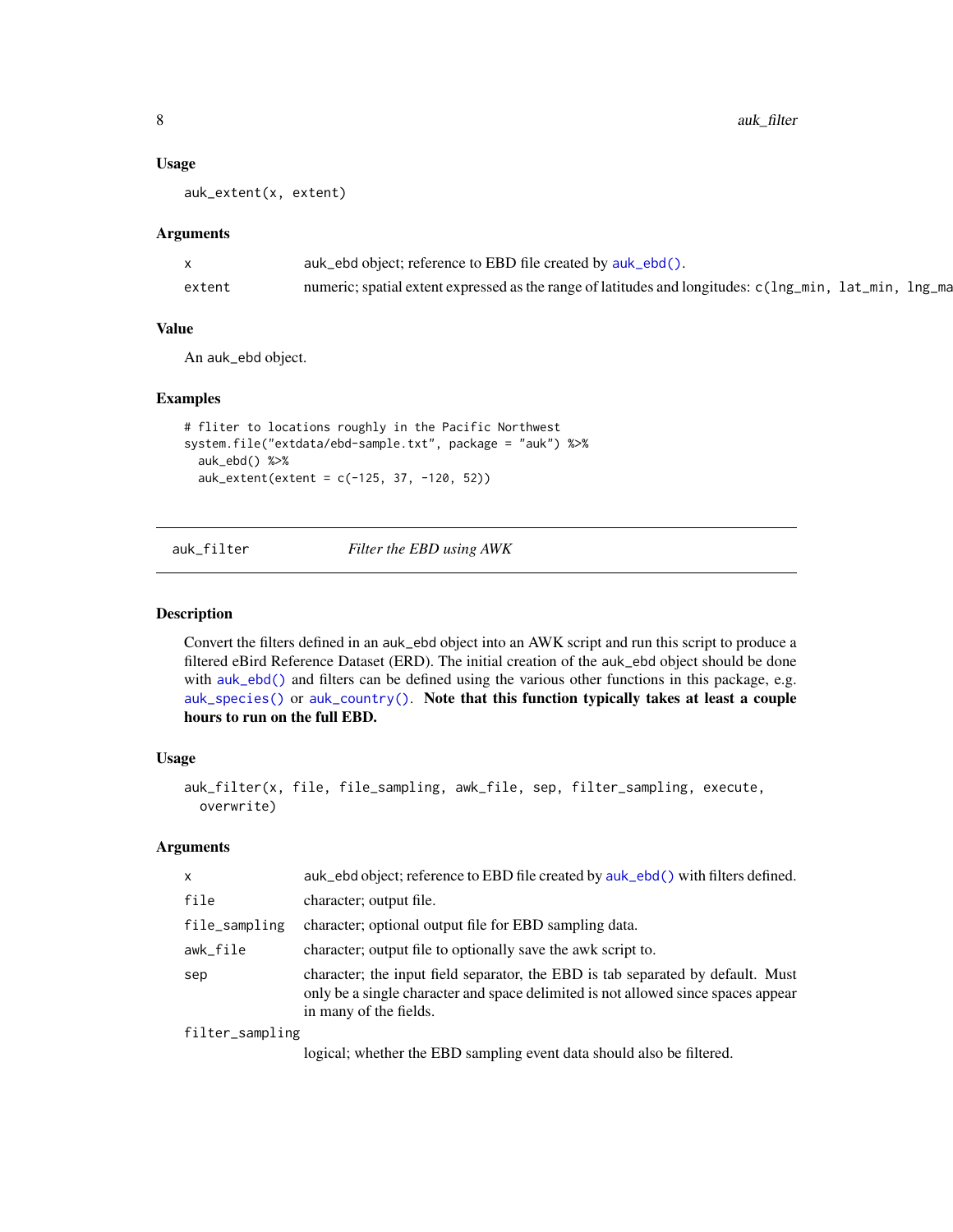#### <span id="page-8-0"></span>auk\_filter 9

| execute   | logical; whether to execute the awk script, or output it to a file for manual exe-<br>cution. If this flag is FALSE, awk_file must be provided. |
|-----------|-------------------------------------------------------------------------------------------------------------------------------------------------|
| overwrite | logical; overwrite output file if it already exists                                                                                             |

#### Details

If an EBD sampling file is provided in the [auk\\_ebd](#page-5-1) object, this function will filter both the EBD and the sampling data using the same set of filters. This ensures that the files are in sync, i.e. that they contain data on the same set of checklists.

The AWK script can be saved for future reference by providing an output filename to awk\_file. The default behavior of this function is to generate and run the AWK script, however, by setting execute = FALSE the AWK script will be generated but not run. In this case, file is ignored and awk\_file must be specified.

Calling this function requires that the command line utility AWK is installed. Linux and Mac machines should have AWK by default, Windows users will likely need to install [Cygwin.](https://www.cygwin.com)

#### Value

An auk\_ebd object with the output files set. If execute = FALSE, then the path to the AWK script is returned instead.

```
# define filters
filters <- system.file("extdata/ebd-sample.txt", package = "auk") %>%
 auk_ebd() %>%
 auk_species(species = c("Gray Jay", "Blue Jay")) %>%
 auk_country(country = c("US", "Canada")) %>%
 auk_extent(extent = c(-100, 37, -80, 52)) %>%
 auk_date(date = c("2012-01-01", "2012-12-31")) %>%
 auk_time(time = c("06:00", "09:00")) %>%
 auk_duration(duration = c(\theta, 6\theta)) %>%
 auk_complete()
## Not run:
# temp output file
out_file <- tempfile()
auk_filter(filters, file = out_file) %>%
 read_ebd() %>%
 str()
# clean
unlink(out_file)
## End(Not run)
```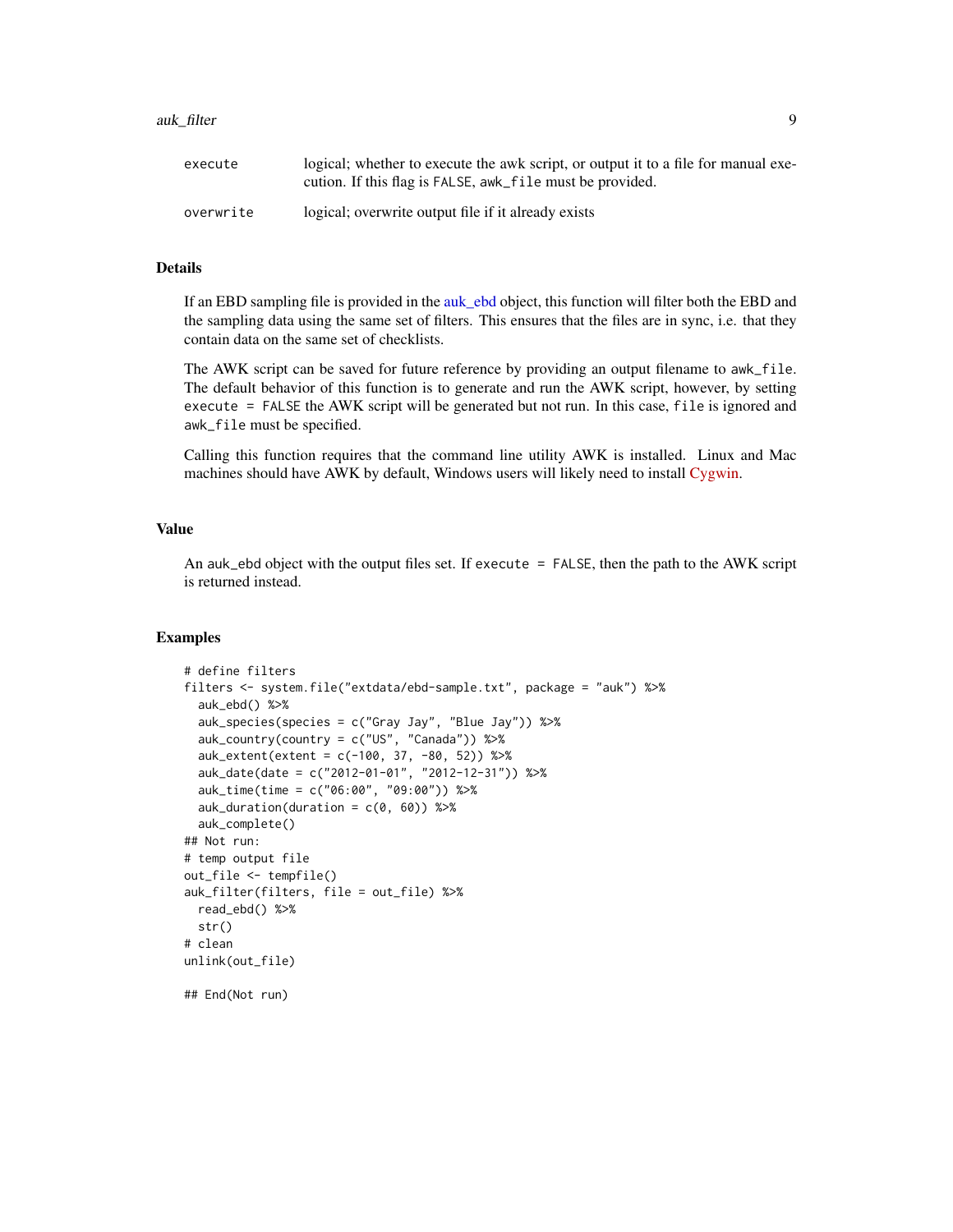<span id="page-9-0"></span>

Return the OS specific path to AWK, or highlights if it's not installed.

#### Usage

```
auk_getpath()
```
#### Value

Path to AWK or NA if AWK wasn't found.

#### Examples

auk\_getpath()

auk\_last\_edited *Filter the EBD by last edited date*

#### Description

Define a filter for the eBird Basic Dataset (EBD) based on a range of last edited dates. Last edited date is typically used to extract just new or recently edited data. This function only defines the filter and, once all filters have been defined, [auk\\_filter\(\)](#page-7-1) should be used to call AWK and perform the filtering.

#### Usage

auk\_last\_edited(x, date)

#### Arguments

| $\mathsf{x}$ | auk_ebd object; reference to EBD file created by auk_ebd().                          |
|--------------|--------------------------------------------------------------------------------------|
| date         | character or date; date range to filter by, provided either as a character vector in |
|              | the format "2015-12-31" or a vector of Date objects.                                 |

#### Value

An auk\_ebd object.

```
system.file("extdata/ebd-sample.txt", package = "auk") %>%
 auk_ebd() %>%
 auk_last_edited(date = c("2010-01-01", "2010-12-31"))
```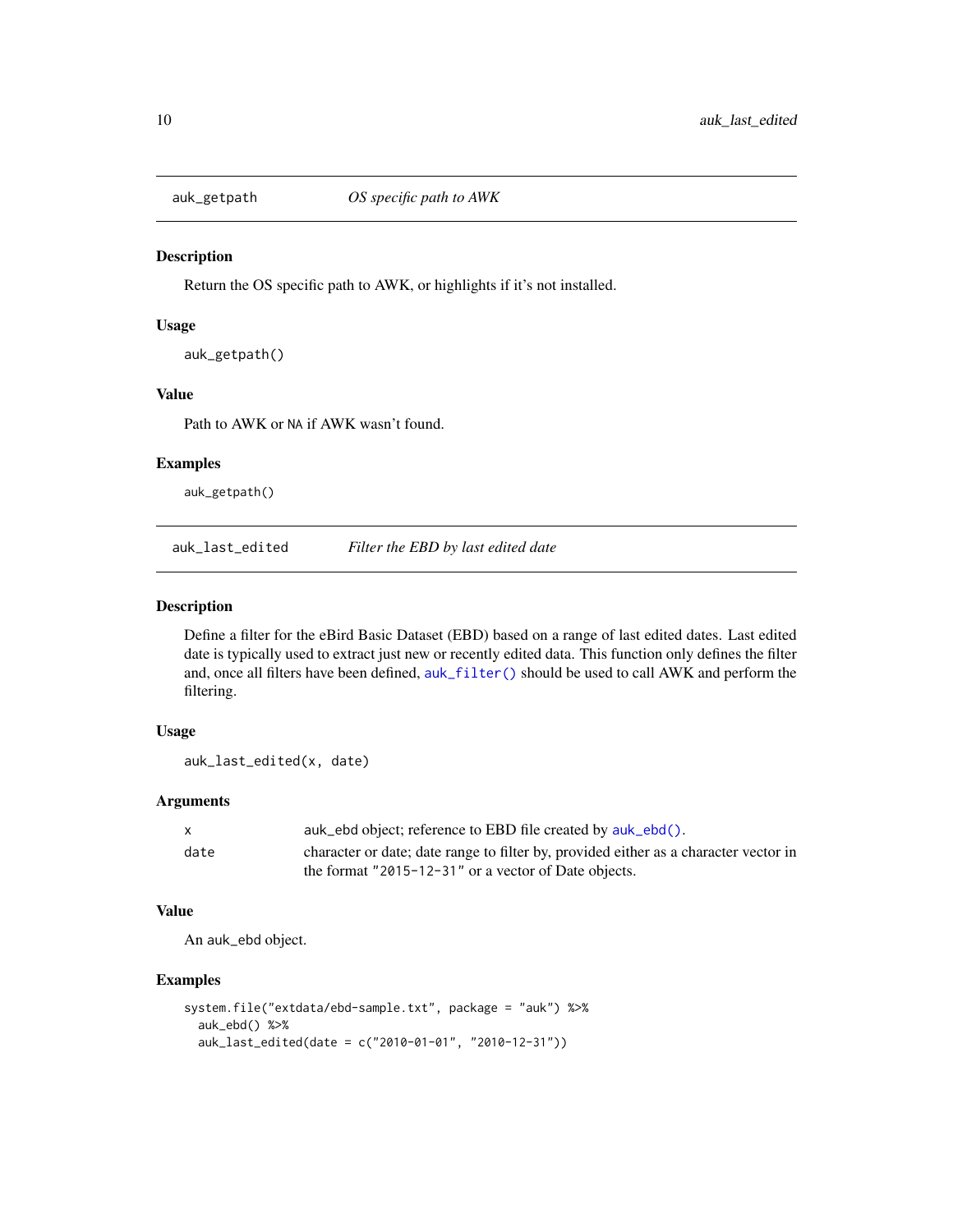<span id="page-10-1"></span><span id="page-10-0"></span>Define a filter for the eBird Basic Dataset (EBD) based on species. This function only defines the filter and, once all filters have been defined, [auk\\_filter\(\)](#page-7-1) should be used to call AWK and perform the filtering.

#### Usage

auk\_species(x, species, replace)

#### Arguments

| $\mathsf{x}$ | auk_ebd object; reference to EBD file created by auk_ebd().                                                                                                                                                 |
|--------------|-------------------------------------------------------------------------------------------------------------------------------------------------------------------------------------------------------------|
| species      | character; species to filter by, provided as scientific or English common names,<br>or a mixture of both. These names must match the official eBird Taxomony<br>(ebird taxonomy).                           |
| replace      | logical; multiple calls to auk_species() are additive, unless replace = $FALSE$ ,<br>in which case the previous list of species to filter by will be removed and re-<br>placed by that in the current call. |

#### Value

An auk\_ebd object.

#### Examples

```
# common and scientific names can be mixed
species <- c("Gray Jay", "Pluvialis squatarola")
system.file("extdata/ebd-sample.txt", package = "auk") %>%
 auk_ebd() %>%
 auk_species(species)
```
auk\_time *Filter the EBD by checklist start time*

#### Description

Define a filter for the eBird Basic Dataset (EBD) based on a range of start times for the checklist. This function only defines the filter and, once all filters have been defined, [auk\\_filter\(\)](#page-7-1) should be used to call AWK and perform the filtering.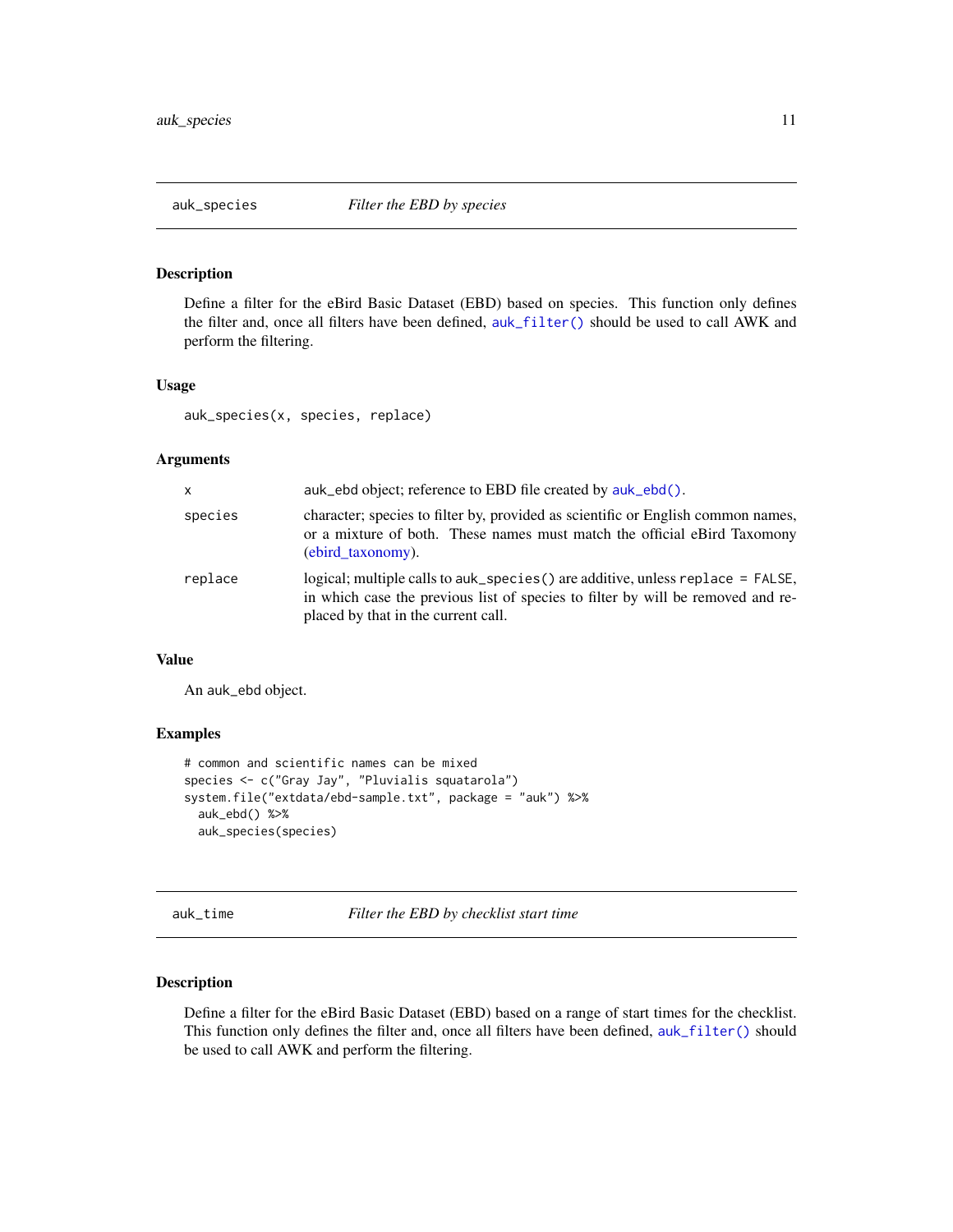#### <span id="page-11-0"></span>Usage

auk\_time(x, time)

#### Arguments

|      | auk_ebd object; reference to EBD file created by auk_ebd().                                                        |
|------|--------------------------------------------------------------------------------------------------------------------|
| time | character; 2 element character vector giving the range of times in 24 hour format,<br>e.g. $"06:30"$ or $"16:22".$ |
|      |                                                                                                                    |

#### Value

An auk\_ebd object.

#### Examples

```
# only keep checklists started between 6 and 8 in the morning
system.file("extdata/ebd-sample.txt", package = "auk") %>%
 auk_ebd() %>%
 auk_time(time = c("06:00", "08:00"))
```
<span id="page-11-1"></span>

auk\_unique *Remove duplicate group checklists*

#### Description

eBird checklists can be shared among a group of multiple observers, in which case observations will be duplicated in the database. This functions removes these duplicates from the eBird Basic Dataset (EBD) or the EBD sampling event data (with checklists\_only = TRUE), creating a set of unique bird observations. This function is called automatically by [read\\_ebd\(\)](#page-16-2) and [read\\_sampling\(\)](#page-16-3).

#### Usage

```
auk_unique(x, group_id = "group_identifier",
  checklist_id = "sampling_event_identifier",
  species_id = "scientific_name", checklists_only = FALSE)
```
#### Arguments

| $\mathsf{x}$ | data.frame; the EBD data frame, typically as imported by read_ebd().                                                                                                                                                       |
|--------------|----------------------------------------------------------------------------------------------------------------------------------------------------------------------------------------------------------------------------|
| group_id     | character; the name of the group ID column.                                                                                                                                                                                |
| checklist id | character; the name of the checklist ID column, each checklist within a group<br>will get a unique value for this field. The record with the lowest checklist_id<br>will be picked as the unique record within each group. |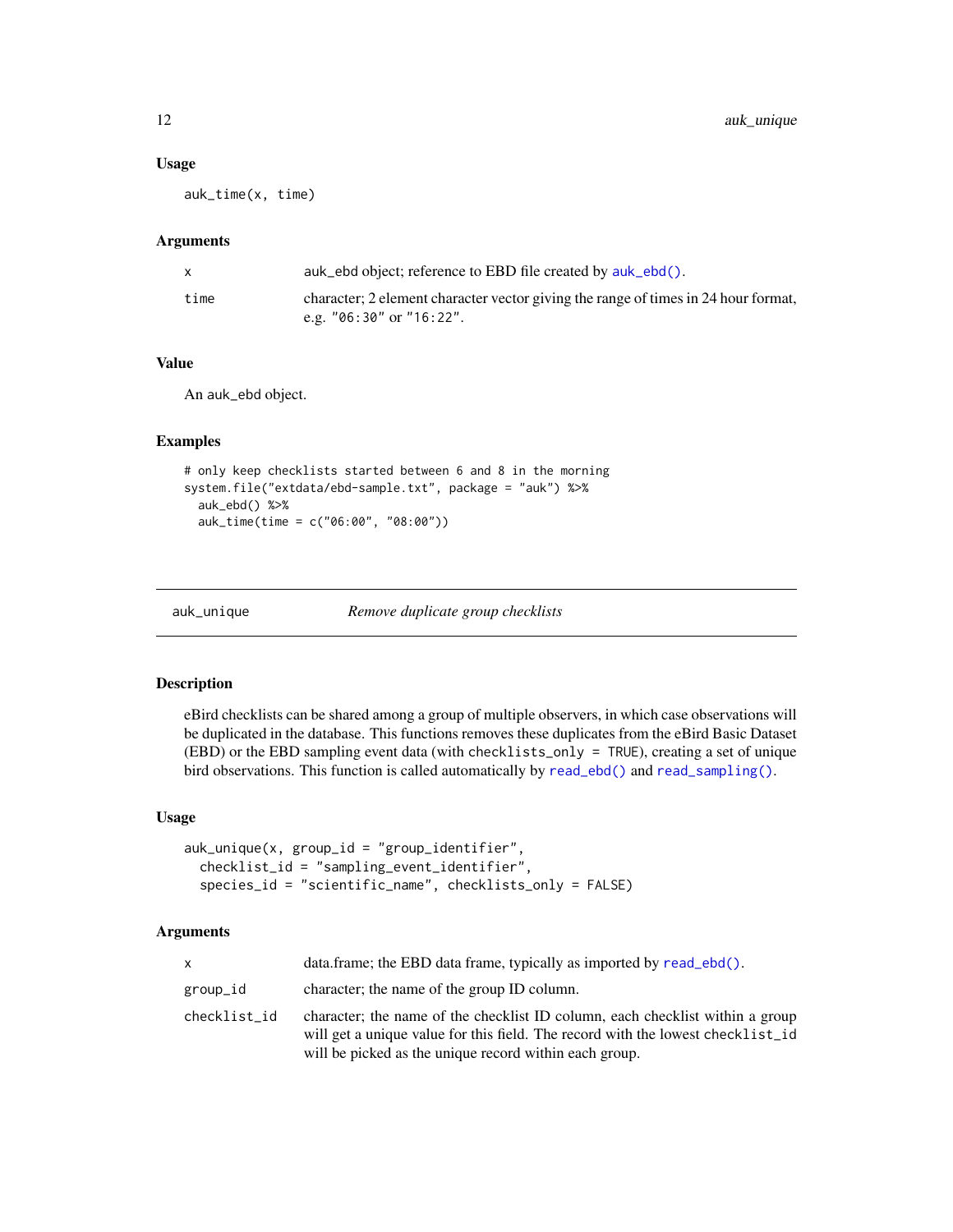<span id="page-12-0"></span>species\_id character; the name of the column identifying species uniquely. This is required to ensure that removing duplicates is done independently for each species. Note that this will not treat sub-species independently and, if that behavior is desired, the user will have to generate a column uniquely identifying species and subspecies and pass that column's name to this argument.

checklists\_only

logical; whether the dataset provided only contains checklist information as with the sampling event data file. If this argument is TRUE, then the species\_id argument is ignored and removing of duplicated is done at the checklist level not the species level.

#### Details

This function chooses the checklist within in each that has the lowest value for the field specified by checklist\_id. A new column is also created, checklist\_id, whose value is the taken from the field specified in the checklist\_id parameter for non-group checklists and from the field specified by the group\_id parameter for grouped checklists.

#### Value

A data.frame with unique observations, and an additional field, checklist\_id, which is a combination of the sampling event and group IDs.

#### Examples

```
# read in an ebd file and don't automatically remove duplicates
ebd <- system.file("extdata/ebd-sample.txt", package = "auk") %>%
 read_ebd(unique = FALSE)
# remove duplicates
ebd_unique <- auk_unique(ebd)
nrow(ebd)
nrow(ebd_unique)
```
auk\_version\_date *Dates of EBD and Taxonomy in package version*

#### Description

This package depends on the version of the EBD and on the eBird taxonomy. Use this function to determine the version dates for which the package is suitable.

#### Usage

```
auk_version_date()
```
#### Value

A date vector with the EBD date and taxonomy date that this version of the package corresponds to.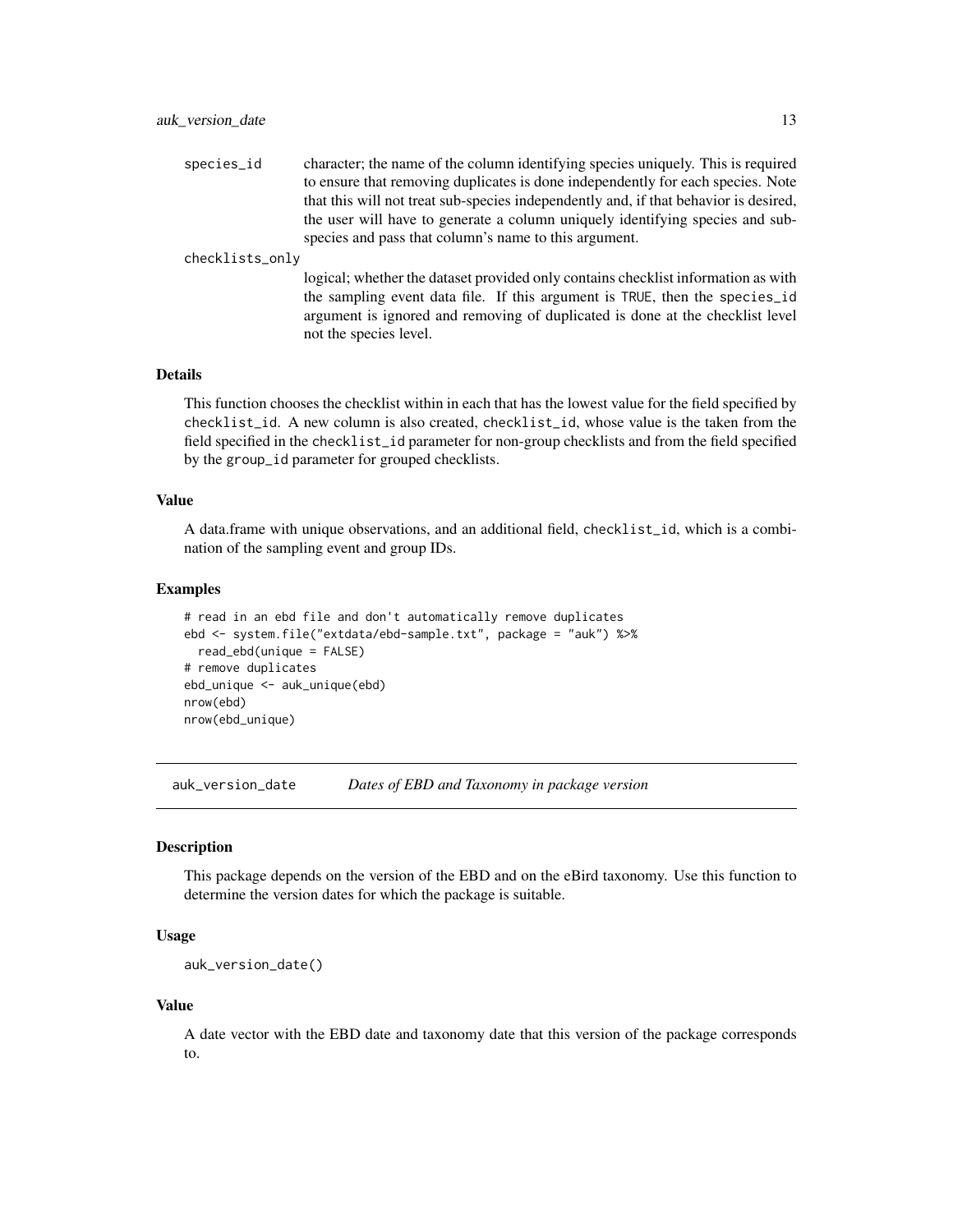#### Examples

auk\_version\_date()

auk\_zerofill *Read and zero-fill an EBD file*

#### Description

Read an eBird Basic Dataset file, and associated sampling event data file, to produce a zero-filled, presence-absence dataset. The EBD contains bird sightings and the sampling event data is a set of all checklists, they can be combined to infer absence data by assuming any species not reported on a checklist was had a count of zero.

#### Usage

```
auk_zerofill(x, ...)
## S3 method for class 'data.frame'
auk_zerofill(x, sampling_events, species, unique = TRUE,
 collapse = FALSE, setclass = c("tbl", "data-frame", "data_table"), ...)## S3 method for class 'character'
auk_zerofill(x, sampling_events, species, sep = "\t",
  unique = TRUE, collapse = FALSE, setclass = c("tb1", "data-frame","data.table"), \ldots)
## S3 method for class 'auk_ebd'
auk\_zerofill(x, species, sep = "\\t", unique = TRUE,collapse = FALSE, setclass = c("tbl", "data-frame", "data_table"), ...)collapse_zerofill(x, setclass = c("tbl", "data.frame", "data.table"))
```
#### Arguments

x filename, data.frame of EBD observations, or auk\_ebd object with associated output files as created by [auk\\_filter\(\)](#page-7-1). If a filename is provided, it must point to the EBD and the sampling\_events argument must point to the sampling event data file. If a data.frame is provided it should have been imported with [read\\_ebd\(\)](#page-16-2), to ensure the variables names have been set correctly, and it must have been passed through [auk\\_unique\(\)](#page-11-1) to ensure duplicate group checklists have been removed.

additional arguments passed to methods.

sampling\_events

character or data.frame; filename for the sampling event data or a data.frame of the same data. If a data.frame is provided it should have been imported with [read\\_sampling\(\)](#page-16-3), to ensure the variables names have been set correctly,

<span id="page-13-0"></span>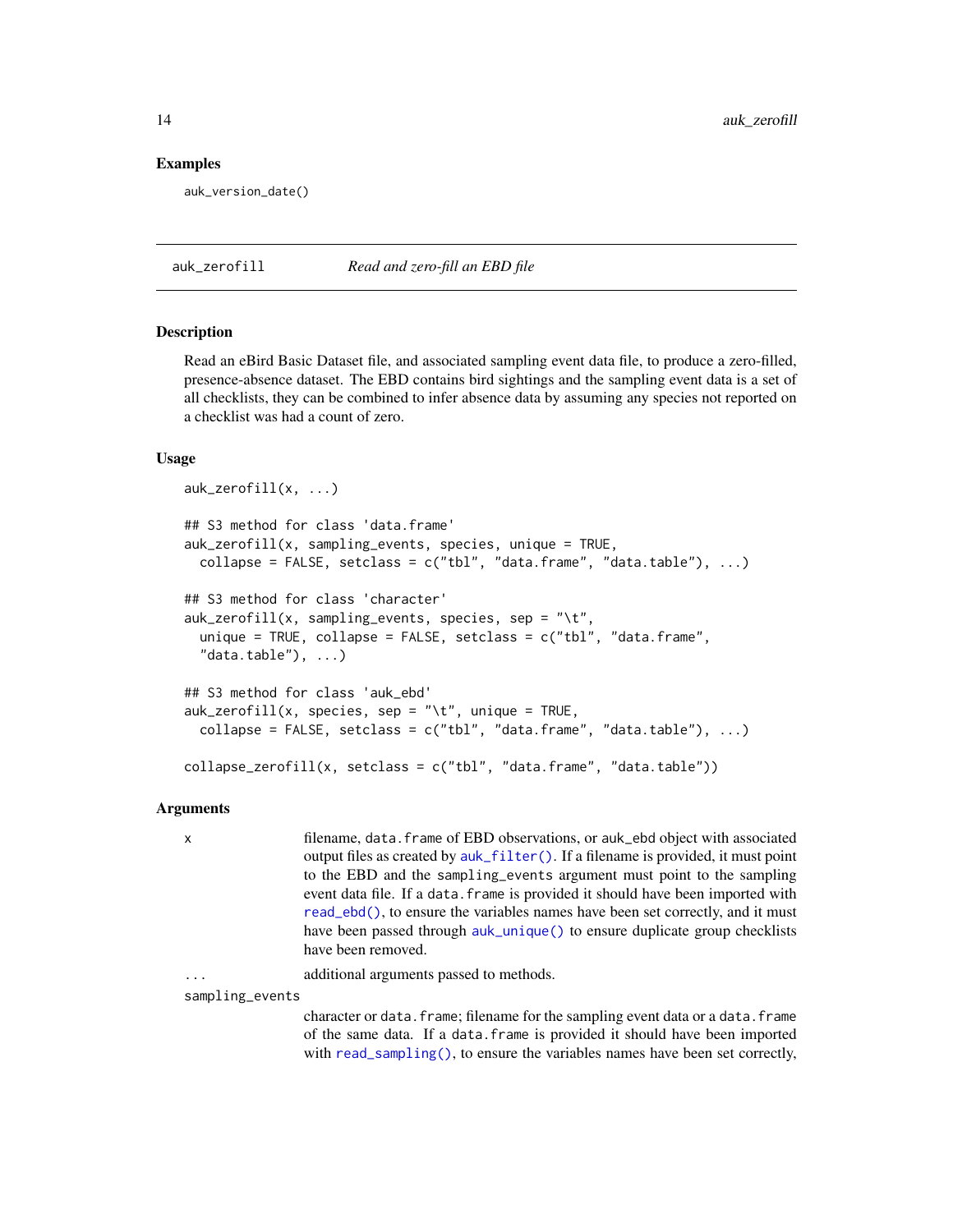<span id="page-14-0"></span>

|          | and it must have been passed through auk_unique() to ensure duplicate group<br>checklists have been removed.                                                                                                                                                                               |
|----------|--------------------------------------------------------------------------------------------------------------------------------------------------------------------------------------------------------------------------------------------------------------------------------------------|
| species  | character; species to include in zero-filled dataset, provided as scientific or En-<br>glish common names, or a mixture of both. These names must match the official<br>eBird Taxomony (ebird_taxonomy). To include all species, don't pass anything<br>to this argument.                  |
| unique   | logical; should auk_unique() be run on the input data if it hasn't already. The<br>check that auk_unique() has been run is simplistic: is there a checklist_id<br>field or not.                                                                                                            |
| collapse | logical; whether to call zerofill_collapse() to return a data frame rather than<br>an auk_zerofill object.                                                                                                                                                                                 |
| setclass | tbl, data. frame, or data. table; optionally set additional classes to set on the<br>output data. All return objects are data frames, but may additionally be tbl (for<br>use with dplyr and the tidyverse) or data.table (for use with data.table).<br>The default is to return a tibble. |
| sep      | character; single character used to separate fields within a row.                                                                                                                                                                                                                          |

#### Details

auk\_zerofill() generates an auk\_zerofill object consisting of a list with elements observations and sampling\_events. observations is a data frame giving counts and binary presence/absence data for each species. sampling\_events is a data frame with checklist level information. The two data frames can be connected via the checklist\_id field. This format is efficient for storage since the checklist columns are not duplicated for each species, however, working with the data often requires joining the two data frames together.

To return a data frame, set collapse = TRUE. Alternatively, zerofill\_collapse() generates a data frame from an auk\_zerofill object, by joining the two data frames together to produce a single data frame in which each row provides both checklist and species information for a sighting.

#### Value

By default, an auk\_zerofill object, or a data frame if collapse = TRUE.

#### Methods (by class)

- data.frame: EBD data frame.
- character: Filename of EBD.
- auk\_ebd: auk\_ebd object output from [auk\\_filter\(\)](#page-7-1). Must have had a sampling event data file set in the original call to [auk\\_ebd\(\)](#page-5-1).

```
# read and zero-fill the sampling data
f_ebd <- system.file("extdata/zerofill-ex_ebd.txt", package = "auk")
f_smpl <- system.file("extdata/zerofill-ex_sampling.txt", package = "auk")
auk_zerofill(x = f_ebd, sampling_events = f_smpl)
```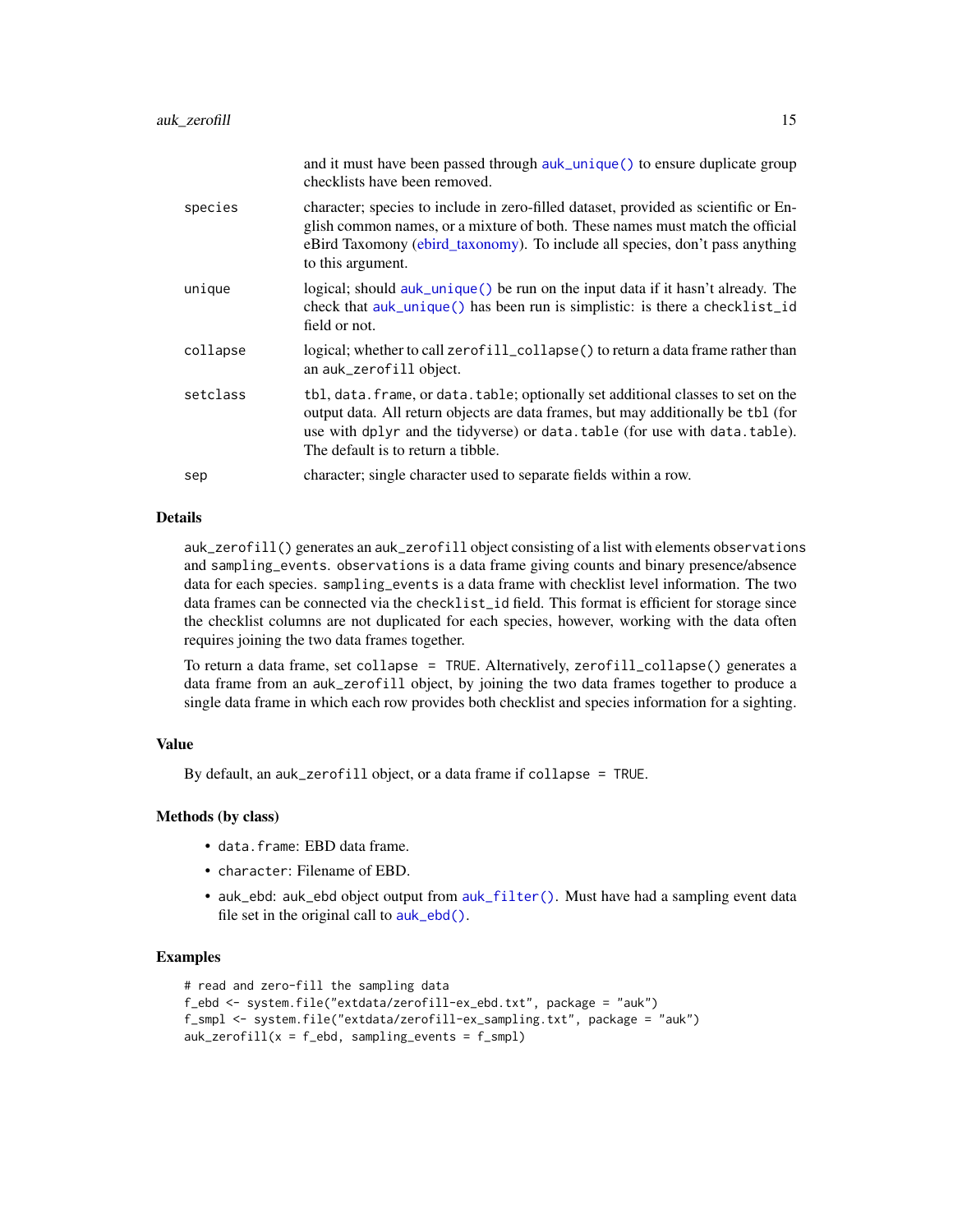```
# use the species argument to only include a subset of species
auk_zerofill(x = f_ebd, sampling_events = f_smpl,species = "Collared Kingfisher")
# to return a data frame use collapse = TRUE
ebd_df \leftarrow \text{auk\_zerofill}(x = f_ebd, \text{ sampling\_events} = f_smpl, \text{ collapse} = \text{TRUE})
```
ebird\_species *Lookup species in eBird taxonomy*

#### Description

Given a list of common or scientific names, check that they appear in the official eBird taxonomy and convert them all to scientific names, or common names if scientific = FALSE. Un-matched species are returned as NA.

#### Usage

```
ebird_species(x, scientific = TRUE)
```
#### Arguments

|            | character; species to look up, provided as scientific or English common names,<br>or a mixture of both. Case insensitive. |
|------------|---------------------------------------------------------------------------------------------------------------------------|
| scientific | logical; whether to return scientific (TRUE) or English common names (FALSE).                                             |

#### Value

Character vector of scientific names or common names if names if scientific = FALSE.

```
# mix common and scientific names, case-insensitive
species <- c("Blackburnian Warbler", "Poecile atricapillus",
             "american dipper", "Caribou")
# species not in the ebird taxonomy return NA
ebird_species(species)
```
<span id="page-15-0"></span>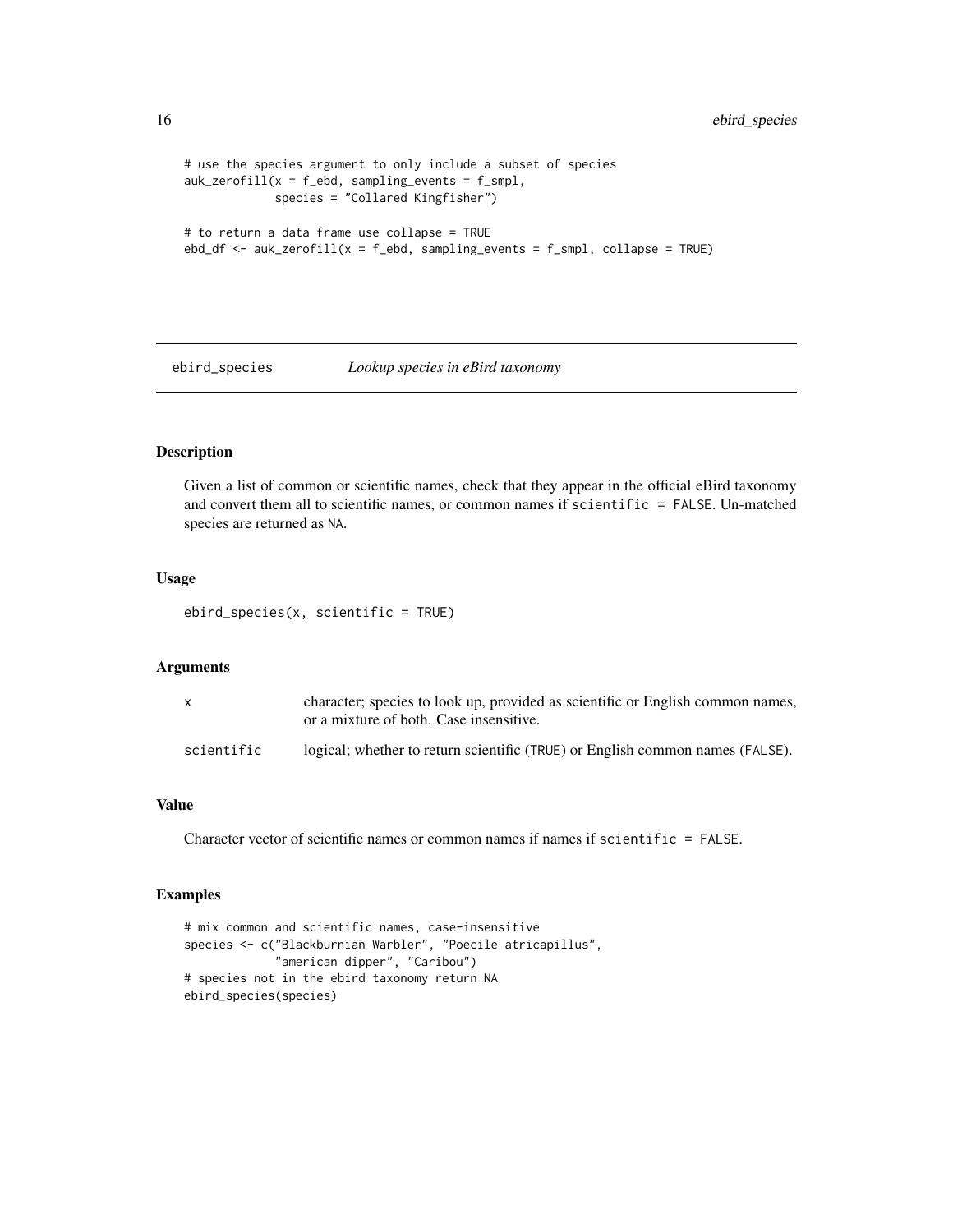<span id="page-16-1"></span><span id="page-16-0"></span>A simplified version of the taxonomy used by eBird. Includes proper species as well as various other categories such as spuh (e.g. *duck sp.*) and *slash* (e.g. *American Black Duck/Mallard*). This taxonomy is based on the Clements Checklist, which is updated annually, typically in the late summer. Non-ASCII characters (e.g. those with accents) have been converted to ASCII equivalents in this data frame.

#### Usage

ebird\_taxonomy

#### Format

A data frame with six variables and 15,251 rows:

- category: whether the entry is for a species or another field-identifiable taxon, such as spuh, slash, hybrid, etc.
- species\_code: a unique alphanumeric code identifying each species.
- name\_common: the common name of the species as used in eBird.
- name\_scientific: the scientific name of the species.
- order: the scientific name of the order that the species belongs to.
- family: the family of the species, in the form "Parulidae (New World Warblers)".

For further details, see <http://help.ebird.org/customer/en/portal/articles/1006825-the-ebird-taxonomy>

<span id="page-16-2"></span>read\_ebd *Read an EBD file*

#### <span id="page-16-3"></span>Description

Read an eBird Basic Dataset file using [data.table::fread\(\)](#page-0-0), [readr::read\\_delim\(\)](#page-0-0), or [read.delim](#page-0-0) depending on which packages are installed. read\_ebd() reads the EBD itself, while read\_sampling()' reads a sampling event data file.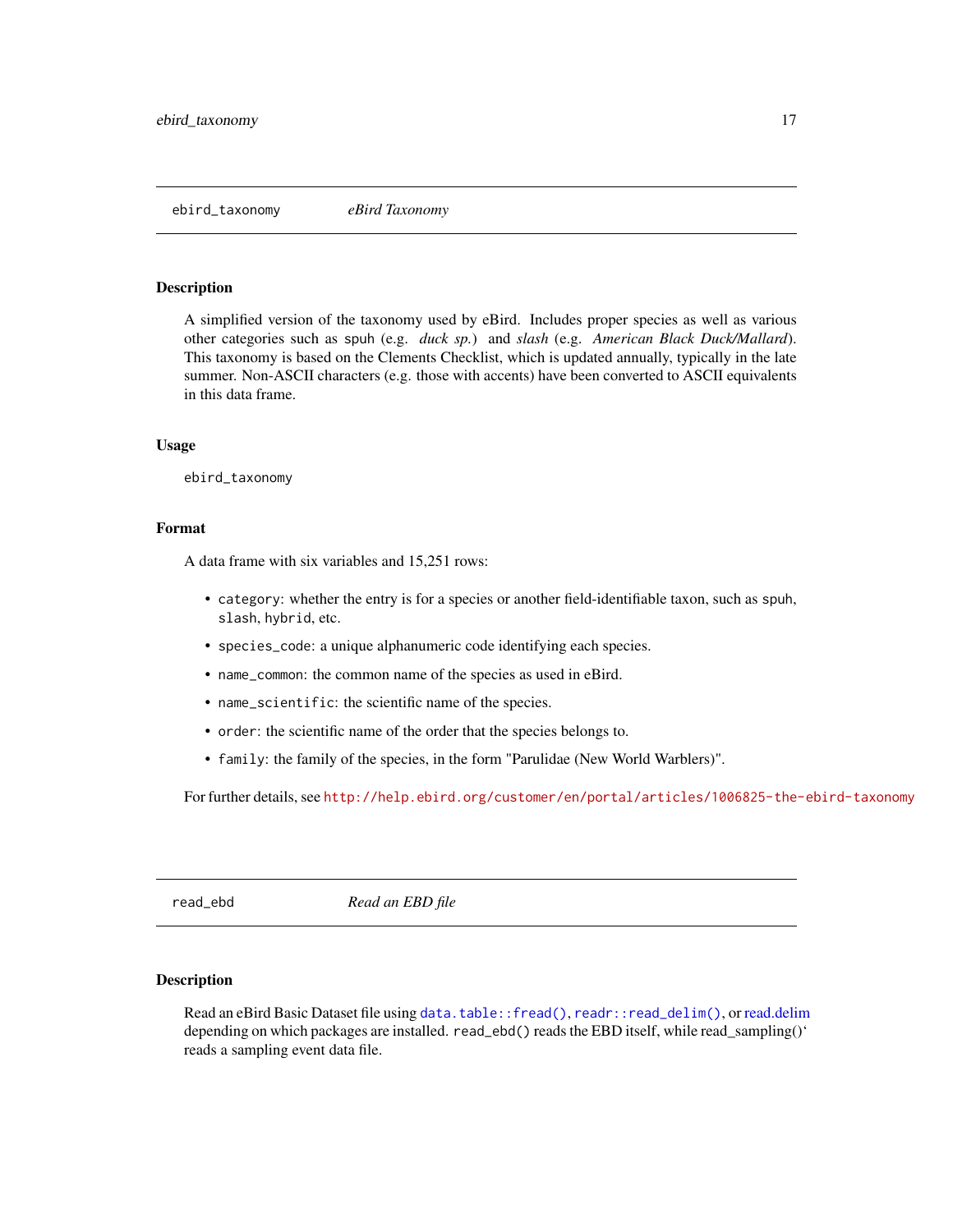#### <span id="page-17-0"></span>Usage

```
read_ebd(x, reader, sep, unique, setclass)
## S3 method for class 'character'
read_ebd(x, reader, sep = "\t", unique = TRUE,
  setclass = c("tbl", "data.frame", "data.table"))
## S3 method for class 'auk_ebd'
read_ebd(x, reader, sep = "\t", unique = TRUE,
  setclass = c("tbl", "data.frame", "data.table"))
read_sampling(x, reader, sep, unique, setclass)
## S3 method for class 'character'
read_sampling(x, reader, sep = "\t", unique = TRUE,
  setclass = c("tbl", "data.frame", "data.table"))
## S3 method for class 'auk_ebd'
read_sampling(x, reader, sep = "\t", unique = TRUE,
  setclass = c("tbl", "data.frame", "data.table"))
```
#### Arguments

| $\mathsf{x}$ | filename or auk_ebd object with associated output files as created by auk_filter().                                                                                                                                                                                                                                |
|--------------|--------------------------------------------------------------------------------------------------------------------------------------------------------------------------------------------------------------------------------------------------------------------------------------------------------------------|
| reader       | character; the function to use for reading the input file, options are "fread",<br>"readr", or "base", for data.table::fread(), readr::read_delim(), or<br>read. delim, respectively. This argument should typically be left empty to have<br>the function choose the best reader based on the installed packages. |
| sep          | character; single character used to separate fields within a row.                                                                                                                                                                                                                                                  |
| unique       | logical; should duplicate grouped checklists be removed. If unique = TRUE,<br>$\alpha$ auk_unique() is called on the EBD before returning.                                                                                                                                                                         |
| setclass     | tbl, data. frame, or data. table; optionally set additional classes to set on the<br>output data. All return objects are data frames, but may additionally be tbl (for<br>use with dplyr and the tidyverse) or data.table (for use with data.table).<br>The default is to return a tibble.                         |

#### Details

This functions performs the following processing steps:

- Data types for columns are manually set based on column names used in the February 2017 EBD. If variables are added or names are changed in later releases, any new variables will have data types inferred by the import function used.
- Variables names are converted to snake\_case.
- Duplicate observations resulting from group checklists are removed using [auk\\_unique\(\)](#page-11-1), unless unique = FALSE.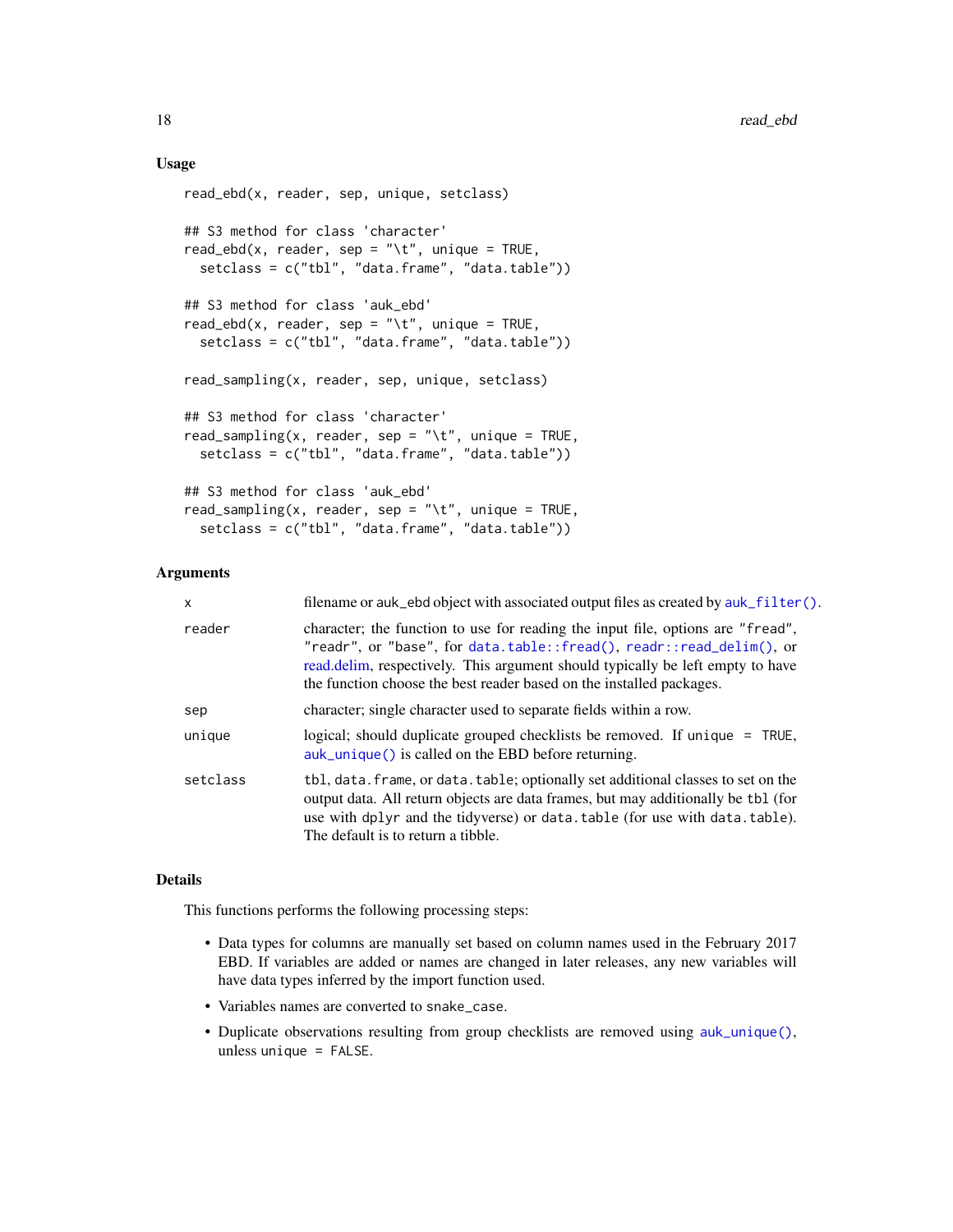#### <span id="page-18-0"></span>read\_ebd 19

#### Value

A data.frame with additional class tbl unless setclass is used, in which case a standard data.frame or data.table can be returned. An additional column, checklist\_id, is added to output files if unique = TRUE, that uniquely identifies the checklist from which the observation came. This field is equal to sampling\_event\_identifier for non-group checklists, and group\_identifier for group checklists.

#### Methods (by class)

- character: Filename of EBD.
- auk\_ebd: auk\_ebd object output from [auk\\_filter\(\)](#page-7-1)
- character: Filename of sampling event data file
- auk\_ebd: auk\_ebd object output from [auk\\_filter\(\)](#page-7-1). Must have had a sampling event data file set in the original call to [auk\\_ebd\(\)](#page-5-1).

```
ebd <- system.file("extdata/ebd-sample.txt", package = "auk") %>%
  read_ebd()
# optionally return a plain data.frame
ebd_df <- system.file("extdata/ebd-sample.txt", package = "auk") %>%
  read_ebd(setclass = "data.frame")
# read a sampling event data file
x <- system.file("extdata/zerofill-ex_sampling.txt", package = "auk") %>%
  read_sampling()
```